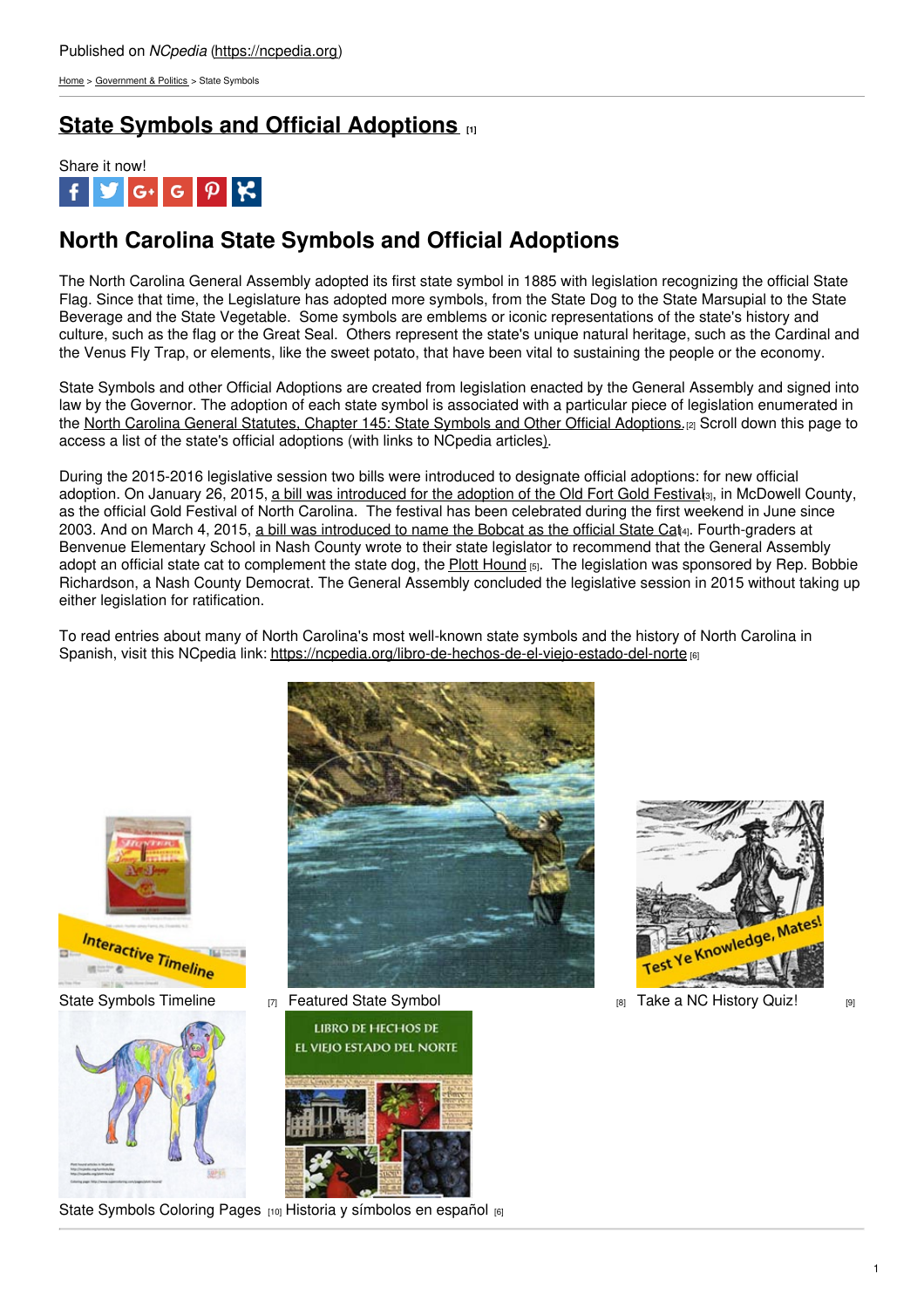### **North Carolina's State Symbols and Other Official Adoptions: Articles on State Symbols in NCpedia**

**Click on the blue text to access individual articles**

Art [Medium](https://ncpedia.org/symbols/art-medium) [11] Aviation [Museums](https://ncpedia.org/state-aviation-hall-fame-and-state) Aviation Hall of Fame [12] [Berries](https://ncpedia.org/berries-strawberry-and-blueberry) [13] - The Red Berry and The Blue Berry [Beverage](https://ncpedia.org/symbols/beverage) [14]  $Bird<sub>[15]</sub>$  $Bird<sub>[15]</sub>$ **[Boat](https://ncpedia.org/symbols/boat)** [16] [Butterfly](https://ncpedia.org/symbols/butterfly) [17] [Carnivorous](https://ncpedia.org/carnivorous-plant-venus-flytrap) Plant [18] [Christmas](https://ncpedia.org/symbols/christmastree) Tree [19] [Colors](https://ncpedia.org/symbols/colors) [20] [Dance,](https://ncpedia.org/symbols/folkdance) Folk [21] Dance, [Popular](https://ncpedia.org/symbols/populardance) [22]  $Dog$  [5] [Festival,](https://ncpedia.org/symbols/blue-monday) Blue Monday Shad Fry [23] [Festival,](https://ncpedia.org/symbol/collard-festival) Collard [24] Festival, Food Festival of the North Carolina Piedmont Triad: [Lexington](https://ncpedia.org/food-festival-lexington-barbecue) Barbecue Festival<sub>[25]</sub> [Festival,](https://ncpedia.org/symbols/herring-festival) Herring [26] Festival, [International](https://ncpedia.org/symbols/international-festival) [27] Festival, [Livermush](https://ncpedia.org/symbols/livermush-festivals) [28] - Fall and Spring [Festival,](https://ncpedia.org/symbols/mullet-festival) Mullet [29] [Festival,](https://ncpedia.org/symbols/peanut-festival) Peanut [30] **[Festival,](https://ncpedia.org/symbols/irish-potato-festival) Potato [31]** [Festival,](https://ncpedia.org/shad-festival-grifton-shad) Shad [32] [Festival,](https://ncpedia.org/symbol/shrimp-festival) Shrimp [33] Festival, [Watermelon](https://ncpedia.org/symbols/watermelon-festivals) [34] - Northeastern NC, Southeastern NC [Flag](https://ncpedia.org/symbols/flag) [35] [Folk](https://ncpedia.org/symbols/folk-art) Art [36] [Flower](https://ncpedia.org/symbols/flower) [37] [Fossil](https://ncpedia.org/fossil-fossilized-teeth-megalodon) [38] **[Freshwater](https://ncpedia.org/freshwater-trout-southern) Trout [39]**  $Frog$  [40] [Fruit](https://ncpedia.org/symbols/fruit)<sub>[41]</sub> Home of the Fly Fishing Museum of the Southern [Appalachians](https://ncpedia.org/symbols/swain-county-fly-fishing-museum)<sup>[8]</sup> (Swain County) Honor and [Remember](https://ncpedia.org/honor-and-remember-flag) Flag [42] [Horse](https://ncpedia.org/symbols/horse) [43] [Insect](https://ncpedia.org/symbols/insect) [44] [Language](https://ncpedia.org/symbols/language) [45] [Mammal](https://ncpedia.org/symbols/mammal) [46] [Marsupial](https://ncpedia.org/marsupial-virginia-opossom) [47] Military [Academy](https://ncpedia.org/military-academy-oak-ridge-military) [48] [Mineral](https://ncpedia.org/symbols/mineral) [49] [Motto](https://ncpedia.org/motto-esse-quam-videri-be-rather) [50] Outdoor Festival (North Carolina Outdoor Festival, adopted June 2018, 2017 [Legislative](https://www.ncleg.net/Sessions/2017/Bills/House/PDF/H414v4.pdf) Session [51], article forthcoming) Pottery [birthplace](https://ncpedia.org/pottery-birthplace-seagrove-area) [52] [Reptile](https://ncpedia.org/reptile-eastern-box-turtle) [53] [Rock](https://ncpedia.org/symbols/rock) [54] [Salamander](https://ncpedia.org/symbols/salamander) [55] Salt [Water](https://ncpedia.org/symbols/saltwaterfish) Fish [56] [Salute,](https://ncpedia.org/symbols/salute) Flag [57] [Seal](https://ncpedia.org/symbols/seal) [58] [Shell](https://ncpedia.org/symbols/shell) [59] [Song](https://ncpedia.org/symbols/song) [60] [Sport](https://ncpedia.org/symbols/sport) [61] Stone, [Precious](https://ncpedia.org/stone-emerald) [62] [Tartan](https://ncpedia.org/tartan-carolina) [63] Theatre, [Professional](https://ncpedia.org/symbols/theatre) [64] Theatre, [Community](https://ncpedia.org/symbols/communitytheater) [65] [Toast](https://ncpedia.org/symbols/toast) [66] [Tree](https://ncpedia.org/tree-pine) [67] **[Vegetable](https://ncpedia.org/symbols/vegetable)** [68] [Veterans](https://ncpedia.org/north-carolina-state-veterans-day) Day Parade, Town of Warsaw<sub>[69]</sub> **[Wildflower](https://ncpedia.org/symbols/wildflower)** [70]